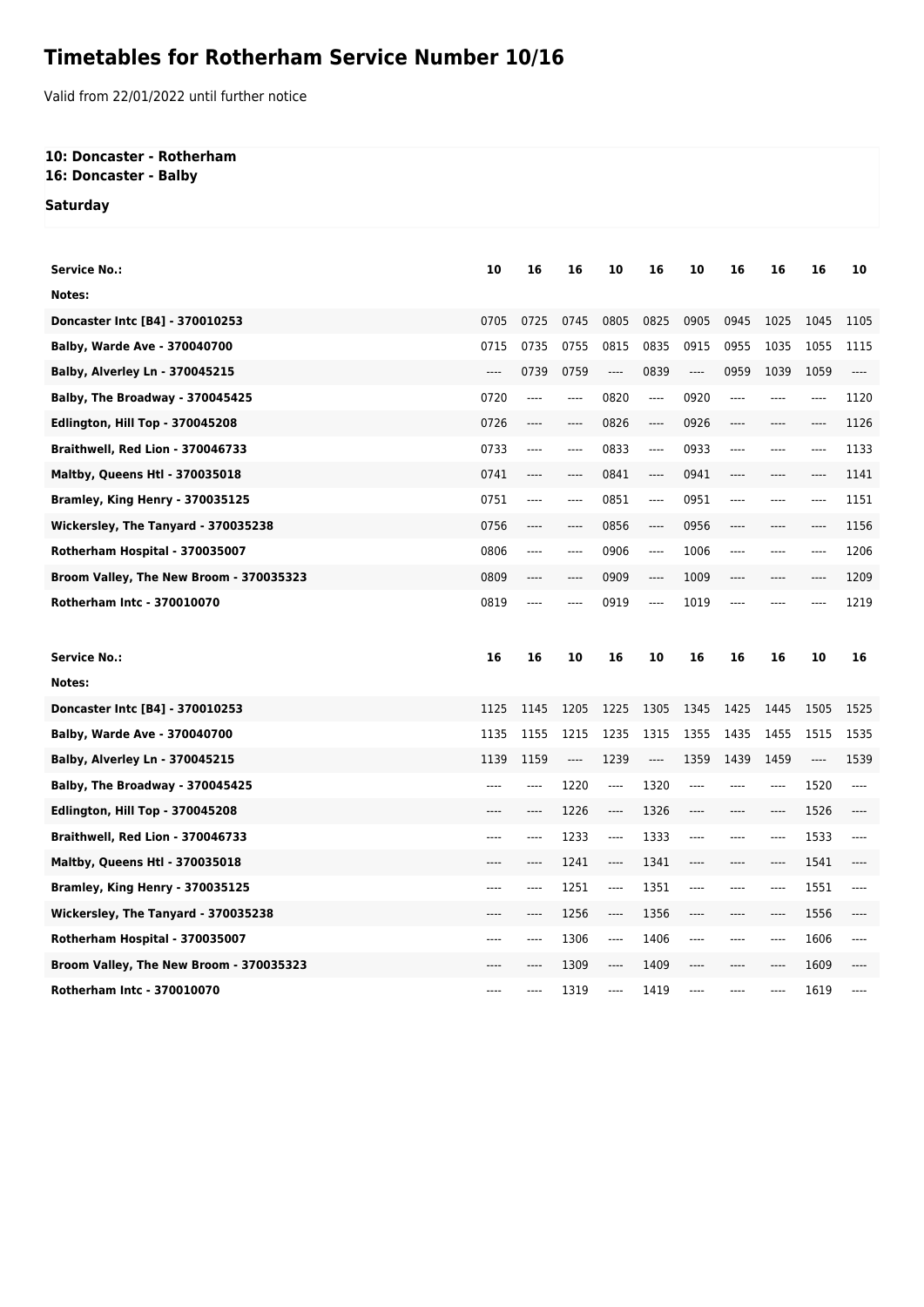| <b>Service No.:</b>                     | 16      | 10    | 16    | 10    | 16    | 16    | 10    | 16                    | 10   | 10   |
|-----------------------------------------|---------|-------|-------|-------|-------|-------|-------|-----------------------|------|------|
| Notes:                                  |         |       |       |       |       |       |       |                       |      |      |
| Doncaster Intc [B4] - 370010253         | 1545    | 1605  | 1625  | 1715  | 1735  | 1805  | 1815  | 1855                  | 1915 | 2020 |
| Balby, Warde Ave - 370040700            | 1555    | 1615  | 1635  | 1724  | 1745  | 1815  | 1824  | 1904                  | 1924 | 2029 |
| <b>Balby, Alverley Ln - 370045215</b>   | 1559    | $---$ | 1639  | $---$ | 1749  | 1819  | $---$ | 1907                  |      |      |
| Balby, The Broadway - 370045425         | $---$   | 1620  | $---$ | 1728  | $---$ | $---$ | 1828  | $\qquad \qquad - - -$ | 1928 | 2033 |
| <b>Edlington, Hill Top - 370045208</b>  | ----    | 1626  | ----  | 1734  | $---$ | ----  | 1834  | $---$                 | 1934 | 2039 |
| Braithwell, Red Lion - 370046733        | $-- -$  | 1633  | ----  | 1739  | ----  | ----  | 1839  | $---$                 | 1939 | 2044 |
| <b>Maltby, Queens Htl - 370035018</b>   | ----    | 1641  | $---$ | 1747  | ----  | ----  | 1847  | $---$                 | 1947 | 2052 |
| Bramley, King Henry - 370035125         | $---$   | 1651  | ----  | 1755  | $---$ |       |       |                       |      |      |
| Wickersley, The Tanyard - 370035238     | ----    | 1656  | ----  | ----  |       |       | ----  |                       |      |      |
| Rotherham Hospital - 370035007          | ----    | 1706  | ----  |       |       |       |       |                       |      |      |
| Broom Valley, The New Broom - 370035323 | $-----$ | 1709  | ----  | ----  |       |       |       |                       |      |      |
| Rotherham Intc - 370010070              | ----    | 1719  | ----  |       |       |       |       |                       |      |      |

| <b>Service No.:</b>                     | 10    | 10      | 10    |
|-----------------------------------------|-------|---------|-------|
| Notes:                                  |       |         |       |
| Doncaster Intc [B4] - 370010253         | 2120  | 2220    | 2320  |
| Balby, Warde Ave - 370040700            | 2129  | 2229    | 2329  |
| Balby, Alverley Ln - 370045215          | $---$ | $--- -$ | $---$ |
| Balby, The Broadway - 370045425         | 2133  | 2233    | 2333  |
| Edlington, Hill Top - 370045208         | 2139  | 2239    | 2339  |
| Braithwell, Red Lion - 370046733        | 2144  | 2244    | 2344  |
| <b>Maltby, Queens Htl - 370035018</b>   | 2152  | 2252    | 2352  |
| Bramley, King Henry - 370035125         | $---$ | ----    | ----  |
| Wickersley, The Tanyard - 370035238     | $---$ | ----    | ----  |
| Rotherham Hospital - 370035007          | $---$ | ----    | ----  |
| Broom Valley, The New Broom - 370035323 | $---$ | ----    | ----  |
| <b>Rotherham Intc - 370010070</b>       | $---$ | ----    | ----  |

## **10: Rotherham - Doncaster 16: Balby - Doncaster**

## **Saturday**

| <b>Service No.:</b>                     | 16   | 16    | 16    | 16   | 16        | 16        | 16    | 16       | 10    | 16    |
|-----------------------------------------|------|-------|-------|------|-----------|-----------|-------|----------|-------|-------|
| Notes:                                  |      |       |       |      |           |           |       |          |       |       |
| Rotherham Intc [A10] - 370010161        | ---- | ----  | $---$ | ---- | ----      | ----      | $---$ | $\cdots$ | 0827  | $---$ |
| Broom Valley, The New Broom - 370030622 | ---- | ----  | $---$ | ---- | ----      | ----      | $---$ | $---$    | 0836  | $---$ |
| Rotherham Hospital - 370031242          | ---- | $---$ | $---$ | ---- | $- - - -$ | ----      | $---$ | $---$    | 0840  | $---$ |
| Wickersley, The Tanyard - 370035236     | ---- | ----  | ----  | ---- | ----      | ----      | $---$ | ----     | 0850  | $---$ |
| Bramley, Morrisons - 370035175          | ---- | ----  | $---$ | ---- | ----      | ----      | $---$ | $\cdots$ | 0854  | $---$ |
| Maltby, Queens Htl - 370030817          | ---- | ----  | ----  | ---- | ----      | ----      | ----  | $---$    | 0905  | ----  |
| Braithwell, Red Lion - 370045530        | ---- | $---$ | $---$ | ---- | ----      | ----      | $---$ | $---$    | 0911  | $---$ |
| Thomas Wharton Coll - 370045786         | ---- | $---$ | $---$ | ---- | $---$     | ----      | $---$ | $---$    | $---$ | $---$ |
| Edlington, Asda - 370045473             | ---- | ----  | $---$ | ---- | ----      | $- - - -$ | $---$ | $---$    | 0917  | $---$ |
| Balby, Alverley Ln - 370045215          | 0500 | 0540  | 0600  | 0640 | 0700      | 0740      | 0800  | 0840     | ----  | 1000  |
| Balby, The Broadway - 370045425         | 0503 | 0543  | 0603  | 0643 | 0703      | 0743      | 0803  | 0843     | 0924  | 1004  |
| Balby, Alverley Ln - 370045215          | ---- | ----  | $---$ | ---- | ----      | ----      | $---$ | $---$    | ----  | ----  |
| Balby, Warde Ave - 370040697            | 0506 | 0546  | 0606  | 0646 | 0706      | 0746      | 0806  | 0846     | 0928  | 1007  |
| Doncaster Intc - 370010251              | 0516 | 0556  | 0616  | 0656 | 0716      | 0756      | 0816  | 0856     | 0940  | 1020  |